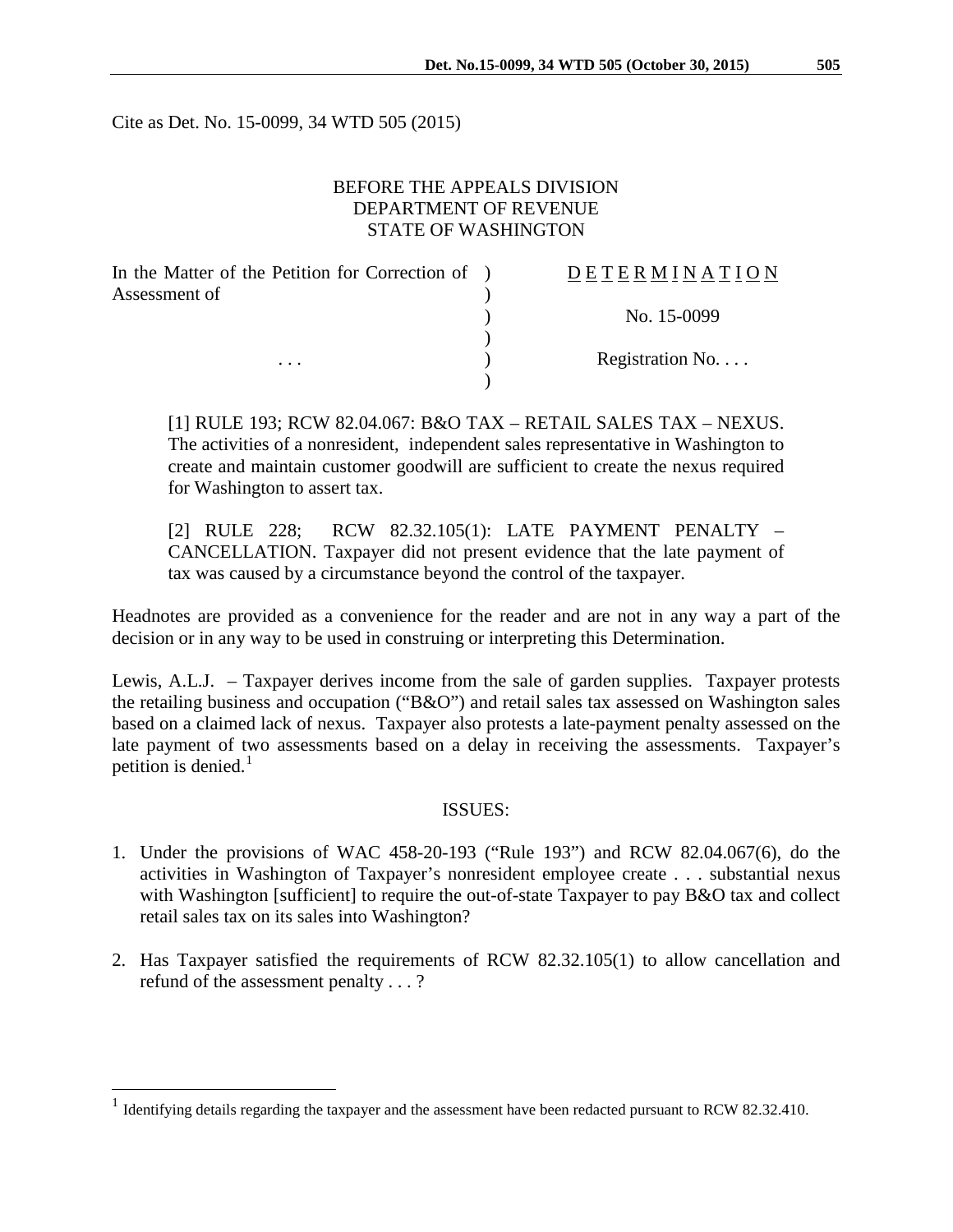# FINDINGS OF FACT:

The [Department of Revenue's (Department)] Compliance Division [(Compliance)] became . . . aware of Taxpayer's Washington sales and made an investigation. The investigation revealed that Taxpayer sells garden products to Washington retailers for resale and to end consumers via the internet.

The Department continued its investigation focusing on Taxpayer. On August 1, 2013, Taxpayer's controller stated to Compliance that Taxpayer employs an outside sales representative that lives in Oregon and visits Washington 10 times a year with each visit lasting two to three days. The representative visits approximately fifteen customers a day to maintain customer goodwill. In an August 7, 2013 email to Compliance, the Controller wrote:

The final piece is information you are needing was when did a salesman begin visiting the State of Washington. The date was February 1, 2008.

Based on the information gathered, the Department concluded that Taxpayer had nexus with Washington and had failed to register and report Washington income to the Department. On September 10, 2013, Compliance informed the Controller regarding the Department's appeals process. On December 13, 2013, the Department issued two assessments totaling \$ . . . , which covered the period  $\ldots$ <sup>[2](#page-1-0)</sup> The assessments stated:

This is your Tax Assessment Pay on or Before January 13, 2014 If full payment is not made by the due date, additional penalties and interest will be added.

…

If you have any questions regarding this Assessment contact . . . .

On December 26, 2013, the revenue agent that issued the audit report telephoned Taxpayer's controller and informed him that the assessment had been issued and sent by the United States Postal Service ("USPS"). Taxpayer did not receive the assessment until January 8, 2014. Taxpayer did not pay the assessments by the due date. Taxpayer was told during subsequent conversations that the 30 day period to file an appeal had passed. On March 13, 2014, Taxpayer paid the assessments.

On April 17, 2014, Taxpayer filed a petition for refund of tax, interest, and penalties. Specifically, Taxpayer's petition maintained that Taxpayer had very little physical presence in Washington prior to 2011. According to Taxpayer's . . . regional sales manager, 100% of the orders received prior to 2011 were received via the internet or over the phone. Thus, no orders

<span id="page-1-0"></span><sup>&</sup>lt;sup>2</sup> The Department issued . . . /Audit No. . . . , which covered the period . . . in the amount of \$ . . . , which consisted of  $\$\dots$  tax and  $\$\dots$  interest. The Department issued  $\dots$  /Audit No.  $\dots$ , which covered the period  $\dots$  in the amount of  $\$\ldots$ , which consisted of  $\$\ldots$  tax,  $\$\ldots$  audit interest,  $\$\ldots$  late payment penalty, and  $\$\ldots$  unregistered business penalty.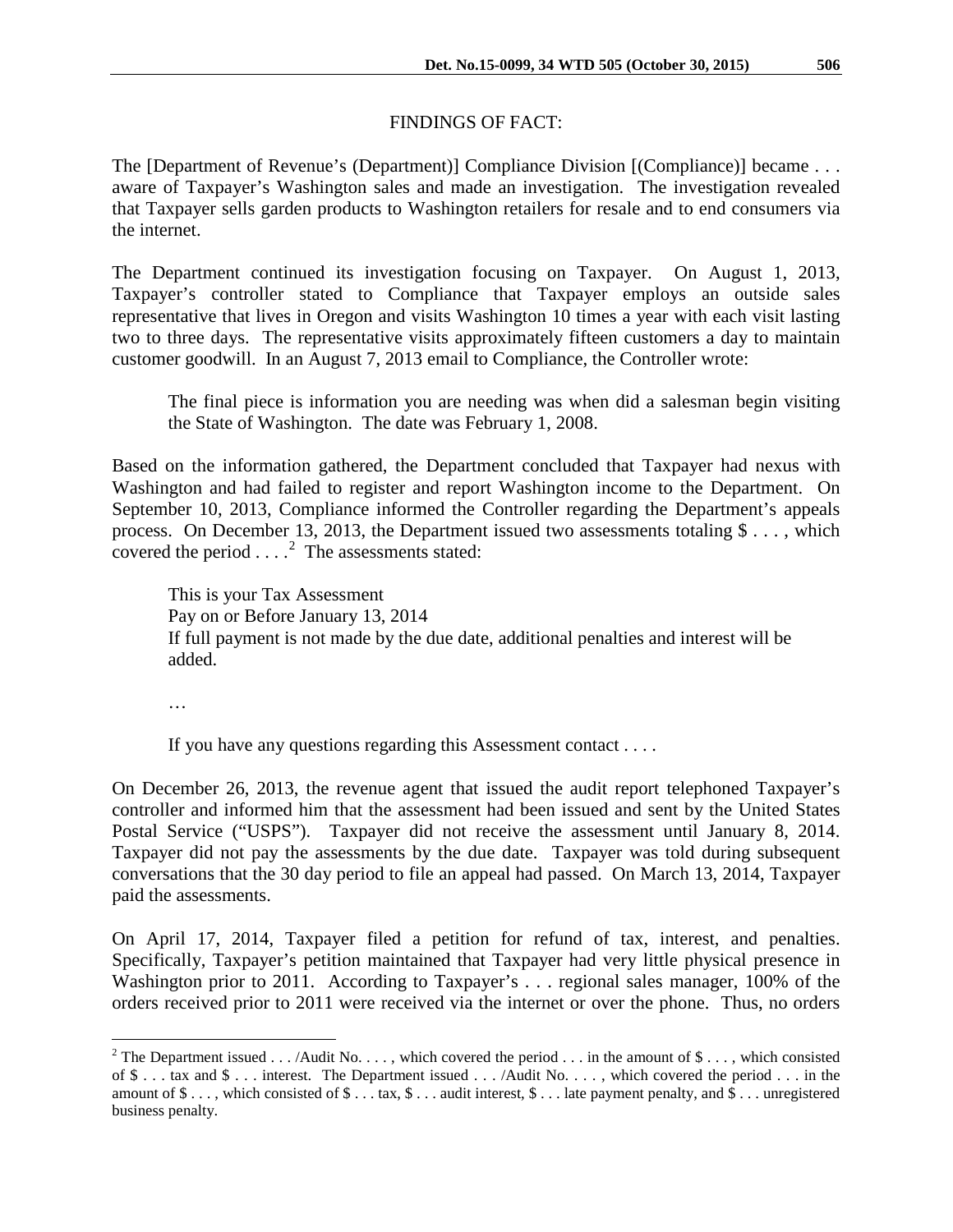were taken by the employee coming into Washington during that time period. Accordingly, the tax, interest, and penalties assessed and paid for the period prior to 2011 should be cancelled. In addition, Taxpayer requested that the late-payment penalty assessed, because the assessments were paid late, should be cancelled because the assessment was received late because of circumstances beyond the control of the taxpayer. [Thus, Taxpayer argues, it was] not given a reasonable time to file an appeal.

### ANALYSIS:

Washington imposes a B&O tax "for the act or privilege of engaging in business" in this state. RCW 82.04.220. The tax is measured by applying particular rates against the value of products, gross proceeds of sale, or gross income of the business as the case may be. RCW 82.04.220. RCW 82.04.040 imposes the retailing B&O tax on sales of tangible personal property to consumers. RCW 82.08.020 imposes a retail sales tax on sales of tangible personal property to consumers. A seller who fails to collect retail sales tax for any reason may be personally liable for the tax. RCW 82.08.050.

WAC 458-20-193 ("Rule 193") sets out administrative guidance regarding application of the B&O and retail sales taxes to interstate sales. Rule 193(7) reads, in pertinent part:

Inbound sales. Washington does not assert B&O [business and occupation] tax on sales of goods which originate outside this state unless the goods are received by the purchaser in this state and the seller has nexus. There must be both the receipt of the goods in Washington by the purchaser and the seller must have nexus for the B&O tax to apply to a particular sale. The B&O tax will not apply if one of these elements is missing.

In addition, Rule 193(8) provides:

The retail sales tax must be collected and reported in every case where the retailing B&O tax is due as outlined in subsection 7.

Nexus requirements flow from limits on a state's jurisdiction to tax found in the Due Process and Commerce Clause provisions of the United States Constitution. The limitations imposed by the two clauses are discussed in depth in *Complete Auto Transit, Inc. v. Brady*, 430 U.S. 274, 279 (1977); *Quill Corp. v. North Dakota*, 504 U.S. 298 (1992); and in the Department's determinations. See, e.g., Det. No. 01-074, 20 WTD 531 (2001); Det. No. 96-144, 16 WTD 201 (1996). [For Commerce Clause purposes, the] nexus limitation requires the activity taxed have "substantial nexus" with the taxing state. Nexus can be established by a taxpayer maintaining employees, offices, or other property in this state, regardless of whether the in-state activities of the taxpayer directly relate to the taxed activity. *National Geographic Soc. v. Bd. of Equalization*, 430 U.S. 560, 95 S. Ct. 1386 (1977). Nexus may also be established by third parties acting on behalf of the taxpayer where such activities are significantly associated with the seller's ability to establish and maintain a market. *Tyler Pipe Industries, Inc. v. Dep't of Revenue*, 483 U.S. 232, 250 (1987). Therefore, Washington [does] not assert B&O tax on revenue from sales of goods which originate outside the state unless the purchaser receives the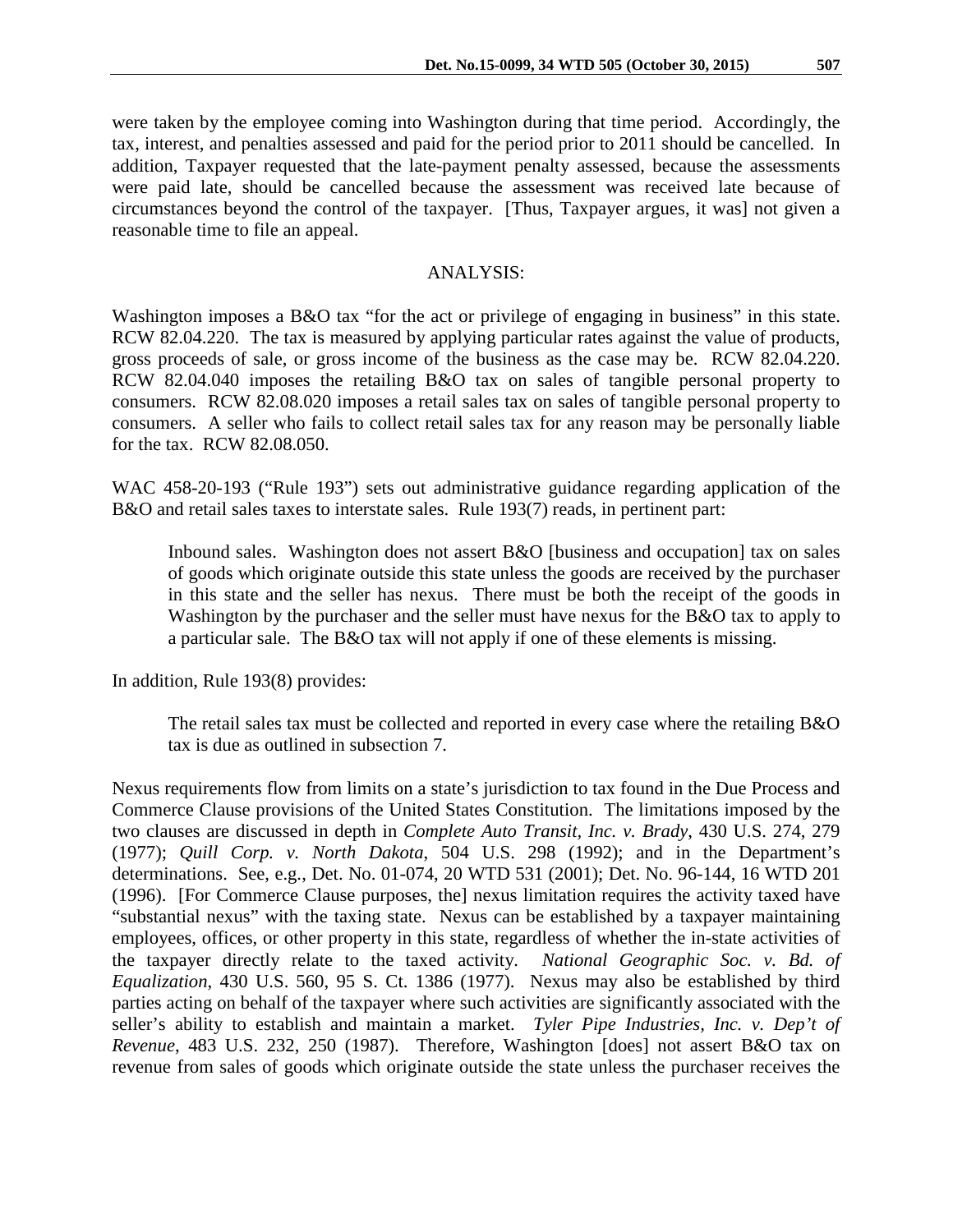goods in this state and the seller has nexus. See *Lamtec Corp. v. Dep't of Revenue*, 170 Wn. 2d 838, 246 P.3d 788 (2011), cert. denied, 132 S.Ct. 95, 181 L.Ed.2d 24(2011).

The determination of whether in-state activities create nexus looks to the entire collection of a taxpayer's different activities, the totality of which creates substantial nexus. *GMC v. City of Seattle*, 107 Wn. App. 42, 25 P.3d 1022 (2001); see also *General Motors Corp. v Washington*, 377 U.S. 436 (1964), overruled on other grounds, *Tyler Pipe Indus., Inc. v. Dep't. of Revenue*., 483 U.S. 232, 250 (1987) (Holding it is the bundle of corporate activity that determines whether a taxpayer has nexus with a state); Rule 193. Thus, establishing taxing nexus requires consideration of the entire bundle of a taxpayer's in-state activities.

[The] standard for evaluating whether its activity in Washington is sufficient to establish nexus is not whether the [in-state] activity directly solicits a sale, but rather whether this activity is "significantly associated with establishing or maintaining a market within this state." Rule 193(7); *Tyler Pipe Indus., Inc. v. Dep't. of Revenue*., 483 U.S. 232, 250 (1987); Det. No. 04- 0148, 6 WTD 417 (1988). The Department has found a taxpayer's Washington activity created nexus in the following examples. In Det. No. 88-368, 6 WTD 417 (1988), the Department concluded the occasional visit to Washington by nonresident employees to explain safety considerations in the use of the product "were significant services in relation to the maintenance of sales into the state to create nexus. Similarly, in Det. No. 91-213, 11 WTD 239 (1991), the Department concluded infrequent visits to Washington by nonresident employees, who are not sales persons, but show new color and style product samples create sufficient nexus to allow B&O taxation of the sales income.

Washington determinations have been consistent with rulings by the United States Supreme Court. Nexus has been found in instances where the in-state activities of the out-of-state business did not involve the solicitation of sales or directly relate to the taxed activity. *National Geographic Soc. v. Bd. of Equalization*, 430 U.S. 560, 95 S. Ct. 1386 (1977). See also *Standard Pressed Steel Co. v. Department of Rev.*, 419 U.S. 560, 95 S.Ct. 706 (1975), where nexus was established through the presence of a resident employee engineer who was not involved in sales, but only consulted with the customer regarding the customer's product needs.

In this case, Taxpayer's in-state activity was through the activities of a non-resident, independent representative that came into Washington to build and maintain customer goodwill.

On June 1, 2010, RCW 82.04.067 became effective. RCW 82.04.067(6) codifies the physical presence nexus standard as:

For purposes of the taxes imposed under this chapter on any activity not included in the definition of apportionable activities in RCW 82.04.460, a person is deemed to have a substantial nexus with this state if the person has a physical presence in this state, which need only be demonstrably more than a slightest presence. For purposes of this subsection, a person is physically present in this state if the person has property or employees in this state. A person is also physically present in this state if the person, either directly or through an agent or other representative, engages in activities in this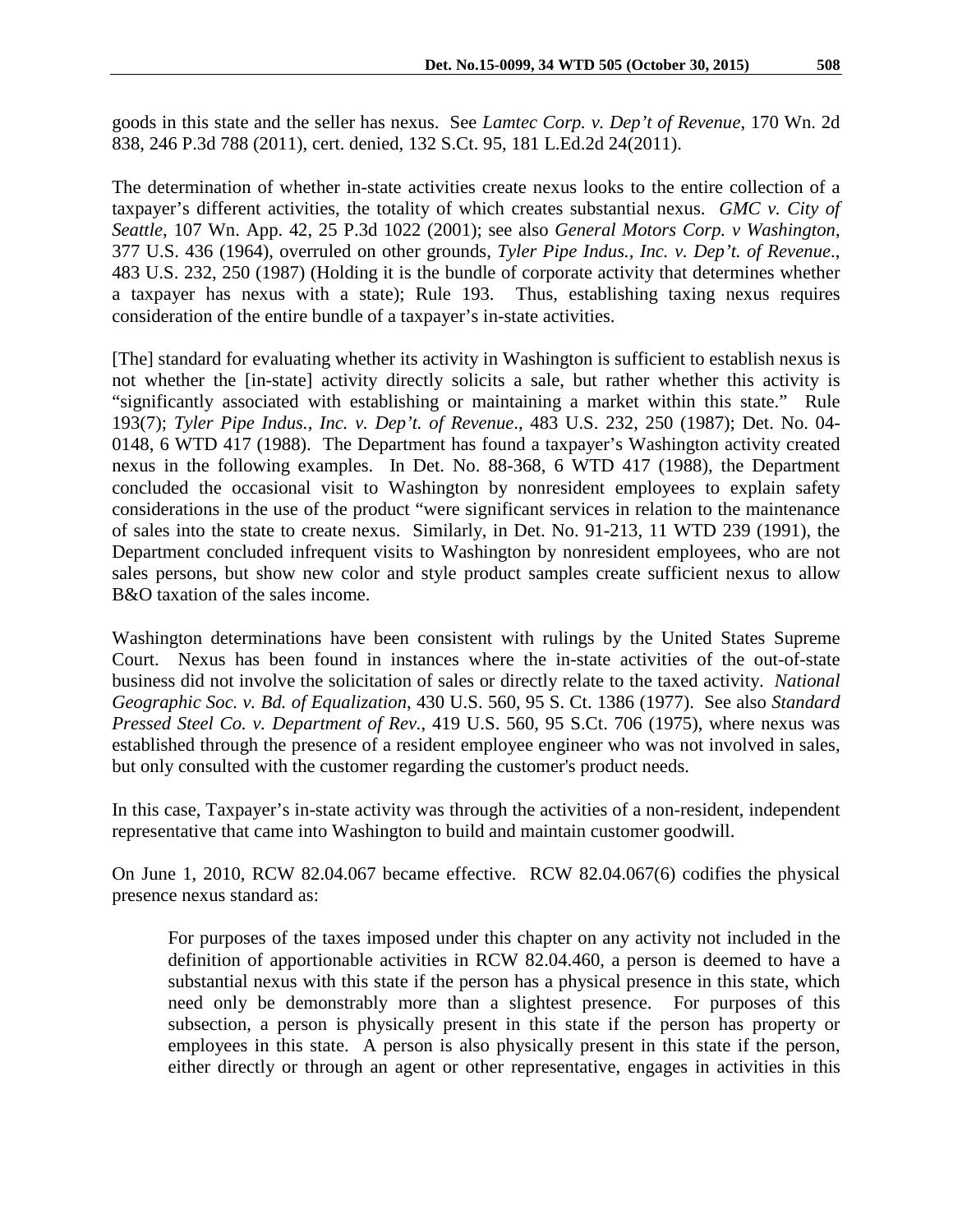state that are significantly associated with the person's ability to establish or maintain a market for its products in this state.<sup>[3](#page-4-0)</sup>

On numerous occasions, prior to the enactment of RCW 82.04.067, the Department found visits by a [taxpayer] to Washington to establish or maintain a market in Washington [created] nexus. See Det. No. 05-0174, 25 WTD 48 (2006) (twice-yearly visits to present new or existing products and demonstrate use of products), Det. No. 04-0208, 24 WTD 217 (2005) (participation in trade shows), Det. No. 00-003, 19 WTD 685 (2000) (regular and recurring in-state training and introducing and promoting new products), Det. No. 97-061, 18 WTD 211 (1999) (one or two visits per year to cultivate goodwill, obtain input on taxpayer products, address user concerns, resolve problems with accounts, and dispense information about taxpayer products), Det No. 98- 146, 18 WTD 175 (1998) (two or three visits per year to deliver catalog updates, provide technical advice, and explain new products), and Det. No. 91-213, 11 WTD 239 (1991) (occasional visits to show product samples and to explain the company's policies).

Under the cases cited, direct solicitation of sales is not necessary to create nexus. Nexus is established if the [in-state] activity is "significantly associated with the seller's ability to establish or maintain a market for its products in Washington." Rule 193(2)(f). Here, Taxpayer's physical presence in Washington was . . . [for the purposes of maintaining] relationships with . . . customers. Such activity is sufficient to create nexus. Accordingly, we conclude the Department correctly assessed tax on Taxpayer's sales into Washington.

Taxpayer also protested the late-payment penalty assessed on the late-paid assessments. RCW 82.32.090(2) provides for the mandatory assessment of a late-payment penalty:

If payment of any tax determined by the department to be due is not received by the department by the due date specified in the notice, or any extension thereof, there is assessed a total penalty of fifteen percent of the amount of the tax under this subsection; and if payment of any tax determined by the department to be due is not received on or before the thirtieth day following the due date specified in the notice of tax due, or any extension thereof, there is assessed a total penalty of twenty-five percent of the amount of the tax under this subsection. No penalty so added may be less than five dollars. …

RCW 82.32.105(1) allows for cancellation of penalties:

If the department of revenue finds that the payment by a taxpayer of a tax less than that properly due . . . was the result of circumstances beyond the control of the taxpayer, the department of revenue shall waive or cancel any penalties imposed under this chapter with respect to such tax.

<span id="page-4-0"></span><sup>&</sup>lt;sup>3</sup> The Legislature amended RCW 82.04.066 and RCW 82.04.067 in 2015 to specify that – beginning September 1, 2015 – physical presence of a taxpayer is not required to establish nexus for a taxpayer making wholesales sales. See Laws of 2015, 3d Ex. Sess., ch. 5, §§ 203 and 204, 501(2). Because the amendment is not retroactive, it does not apply in this appeal.